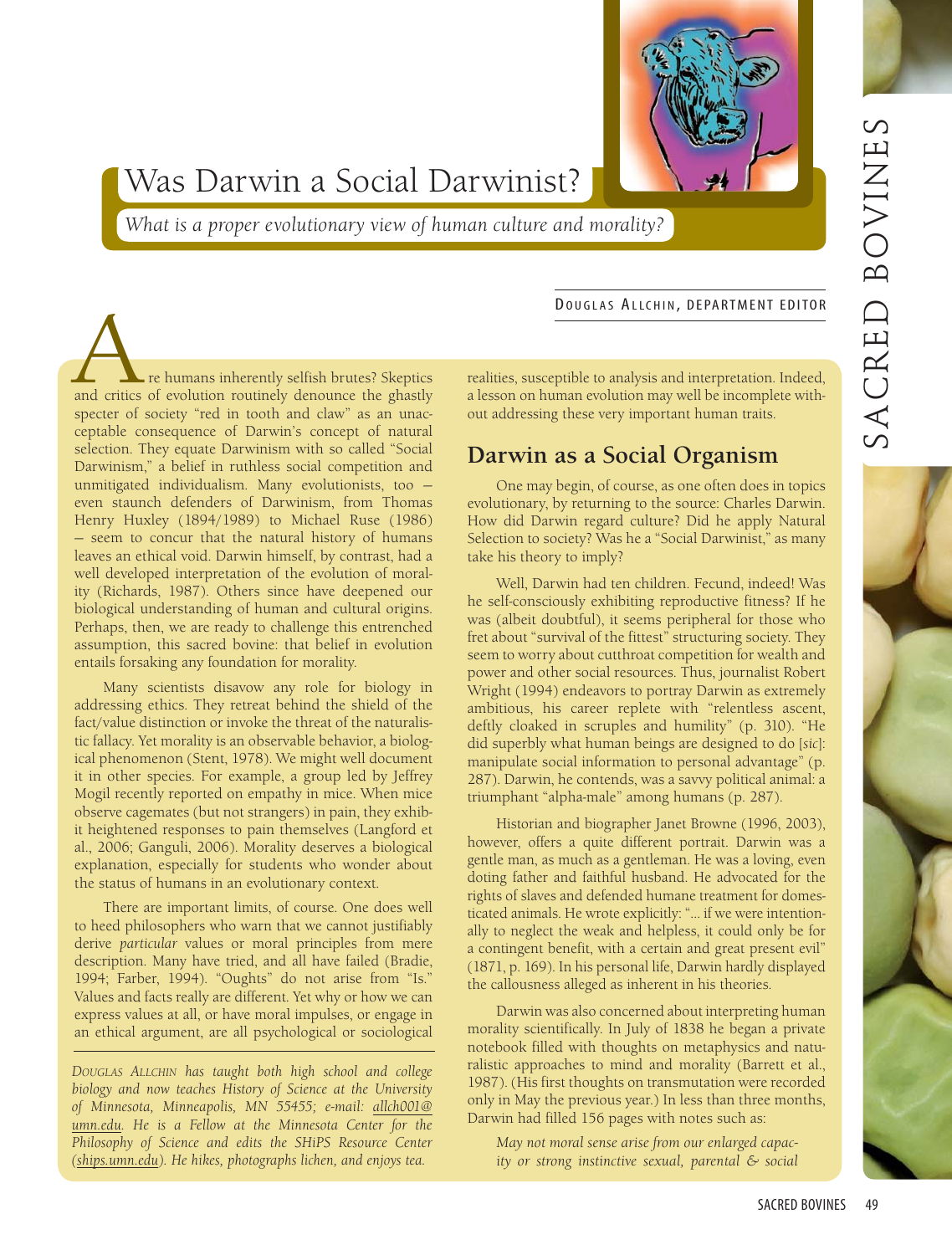instincts, giving rise "do unto others as yourself", "love thy neighbor as thyself". Analyse this out.- bearing in mind many new relations from language.- the social instinct more than mere love. - fear for others acting in unison. - active assistance. &c &c. (M150-151)

During that period in 1838 Darwin also read Malthus, the seed that helped him crystallize the concept of natural selection. From the very outset, then, Darwin was thinking about the human and social dimensions of evolution.

In concluding the Origin of Species many years later, Darwin advised his readers, with conspicuous understatement, "Light will be thrown on the origin of man and his history" (1859, p. 488). In almost the same breath (although now less renowned), he also forecast a new foundation for Psychology. Darwin knew what he had yet to say.

## The Descent of Society

Twelve years passed before Darwin honored his provocative promissory note. When he did, in the Descent of Man, he did not fuss much with anatomy. After all, even Linnaeus a century earlier had comfortably classified humans as primates. (One may thus wonder whether curricula about Australopithecine bones, upright posture, and brain size persuade anyone in the least about evolution.) Darwin prudently dispensed with the morphological evidence in a relatively brief opening chapter. His central focus in Volume 1 was the emergence of mental powers and morality (Chapters 2-3 and 5).

Darwin followed the philosophical discourse of his day and focused not on moral principles, but on moral feelings or sentiments, or as he called it, the "moral sense": crudely, conscience (1871, p. 70). Darwin's focus on emotion and motivation underscores for us today the role of the nervous system. Significantly, genes are peripheral. Genes may help generate nerves and motivational structures. But nervous systems may then operate independently. Memory and learning specifically guide genetically indeterminate, or open, behavior. That organisms can develop such "emergent" functional levels is clear to anyone who understands how lymphocytes generate immunity. Organisms learn individually, whether about antigens or external stimuli. Functional flexibility is part of the organism's selfmodifying structure. Nervous systems can thus yield behaviors that function proximally, independently of the more ultimate evolutionary filters of survival and reproduction. Understanding a moral sense, as Darwin aimed to do, thus draws on primarily psychological, not genetic, explanations (Sober & Wilson, 1998; Rottschaefer, 1998). For this reason, most sociobiological studies are relatively uninformative, if not irrelevant, for understanding human morality. They cannot fully explain behaviors mediated by memory and mental assessment. Darwin's focus on the moral sense thus had great significance, in identifying where one might find relevant answers (even today - see Marc Hauser's [2006] Moral Minds).

Darwin postulated four conditions for the emergence of a moral sense. They also reflected prospective stages in its evolution. First, social animals exhibit social instincts of mutual benefit. Second, memory serves as a foundation for conscience. Third, language allows needs to be communicated more effectively. And finally, habit fosters more immediate responses. Moreover, Darwin asserted dramatically:

... any animals whatever, endowed with well-marked social instincts, would inevitably acquire a moral sense or conscience, as soon as its intellectual powers had become as well-developed, or nearly as well developed, as in man.  $(1871, pp. 71-72).$ 

Morality was not just possible, he claimed, but inevitable under certain conditions! Here he portrayed evolutionary causality as quite lawlike.

Consider each feature more fully. First, Darwin highlighted the role of sociality itself. Since Darwin, of course, the evolution of social organization in other animals has been richly documented - and is profiled in most introductory biology texts. Association with other organisms can be adaptive, even when the individual bears some "cost." Once evolved, however, societies may also become a significant further dimension in evolution. Other organisms create a social environment. They can shape natural selection, and learned behavior as well. Darwin thus underscored how the values of the group would influence individuals. Organisms would thrive socially through "obedience to the wishes and judgement of the community" (1871, p. 73). In a social context, he recognized, self-sacrifice and self-control would be "highly and most justly valued" (p. 97). Eventually, he wrote, "the expressed wishes of the community will have naturally influenced to a large extent the conduct of each member" (p. 98). Darwin recognized variant motives, noting that some individuals might ultimately act from "the fear of punishment, and the conviction that in the long run it would be best for his own selfish interests to regard the good of others rather than his own" (p. 92) (for modern perspectives, see Clutton-Brock & Parker, 1995). As examples of such social sanctions Darwin cited macaws screaming disapproval of a mother leaving a nest (p. 76) and baboons slapping a young animal to enforce silence when plundering a garden (p. 79). Natural selection in a social environment takes quite a different turn. When fitness is partly defined by other members of the group, "survival of the fittest" will also tend to promote contributions to the group's welfare, not selfishness alone. Darwin's analysis of sociality thus conforms loosely to the persistent consensus of philosophers about basic moral precepts, such as the Golden Rule (echoed in more recent studies; Vogel, 2004). More deeply, however, by emphasizing sociality Darwin significantly implied that the role of moral assessment emerged at the level of the society or group, not the individual's decisions. Human behaviors would be selected based on "the wishes, approbation, and blame of his fellow-men" (p. 86). Morality, he observed, was intimately related to sociality.

Second, one may consider memory. For Darwin, organisms would encounter conflicts between social and other instincts. For him, memory enabled retrospective analysis whereby the more enduring social instincts, he imagined, would ultimately prevail. Memory allows integration of shortterm and long-term interests. It also allows learning. That would also be critical, for example, in the organism adopting behaviors that reflected the group's values – either through formal instruction or (as we might say today) through positive and negative reinforcement. With learning, moral education becomes possible, as Darwin implied for the cases of the macaw and baboon. Social values can be instilled and inherited culturally and shape behavior, again quite apart from genes or instinct.